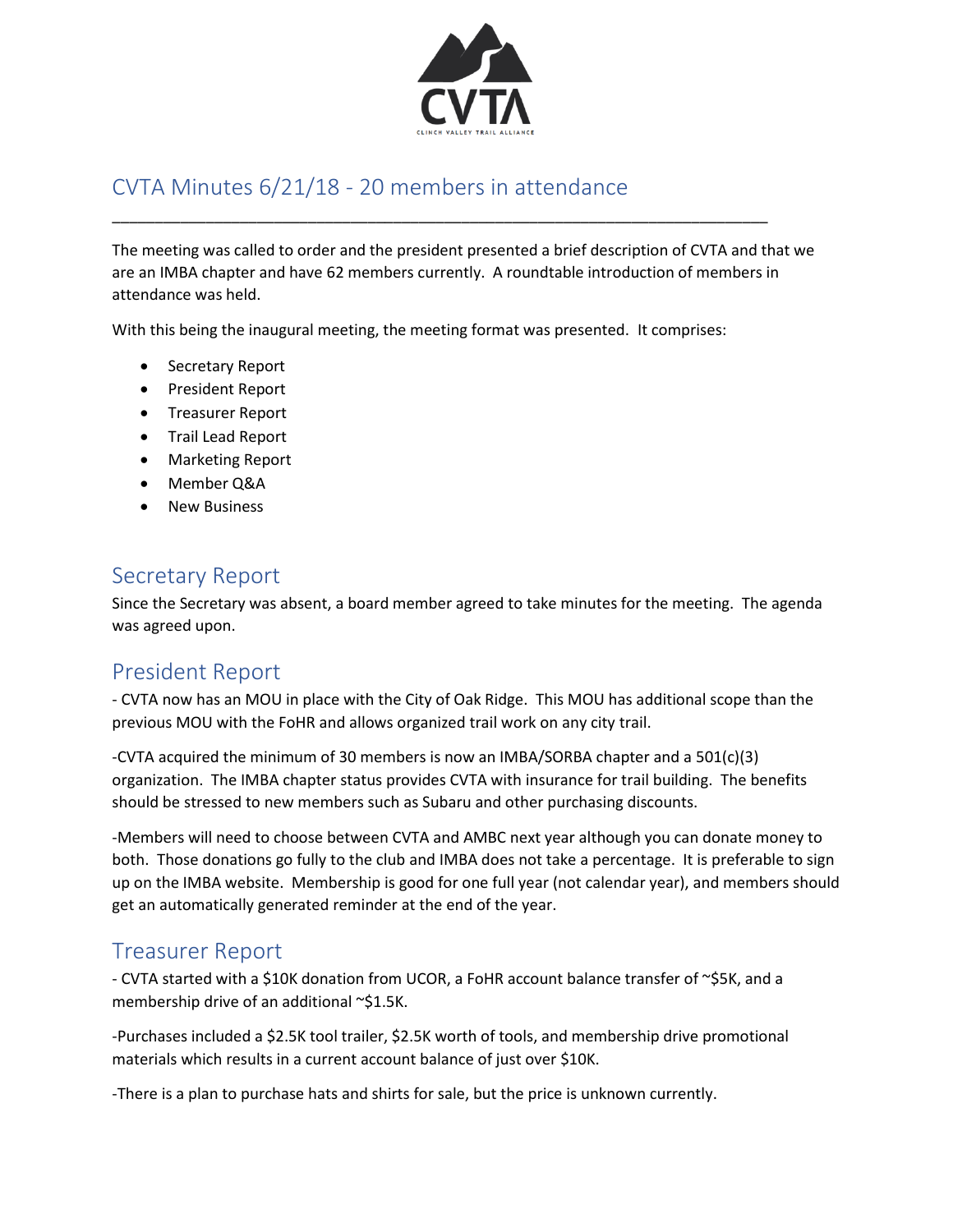

-Discussions were held on ideas for a fall fundraiser. The AMBC bike raffle idea was presented as a possible fundraiser.

### Trail Lead Report

- The joint CVTA/AMBC Haw Ridge workday was very successful. About 40 people turned out and completed the reroutes on Middle, Twister, and the West entrance to Soccer. A plank bridge was added over a newly opened spring on the west entrance.

-Haw will also be the focus of the next few trail parties. A slogan such as "Haw Hand-up" was discussed to motivate the beginning CVTA events. The plan is to have a trail party every other month with the next one planned for July  $14^{th}$ . It will be hot, so an early start is planned. Haw needs mobile trimming crews, bridges moved on Twister and Pond, and a South Shore trail reroute. Encourage everyone to bring their kids. KBC may be able to provide food and Yee-Haw can supply beverages.

# Marketing Report

- The t-shirt design was approved, and procurement can proceed.

### Member Q&A

- The reason for how CVTA came into existence as basically an organization to maintain city and non-city property as a managing partner of the Legacy Parks Foundation was explained. CROET's role of redeveloping DOE property with industry and how leftover property that industry cannot make use of was explained.

-A question of upcoming projects was asked. The projects discussed include:

-East Fork Poplar Creek Trail – 2.3 miles of kid friendly, groomed trail from Illinois Ave to Turtle Park. It will require a few bridges

-Happy Valley Area – 230 acres of privately held land where the owner would like some public trails. There will be a few days reserved for hunting

-North Ridge – will likely never be multi-use

-North Boundary – discussions will continue with the many managing entities to expand the trails for multi-use

-Clark Park – no news on trails currently

-Windrock Bike Park – currently the #2 recreational income maker for the city of Oak Ridge – visitors to the park wish for activities outside the park hours – partner with Windrock Bike Park owners to build a City of Oak Ridge pumptrack

\*Maintenance access should be considered for all future projects